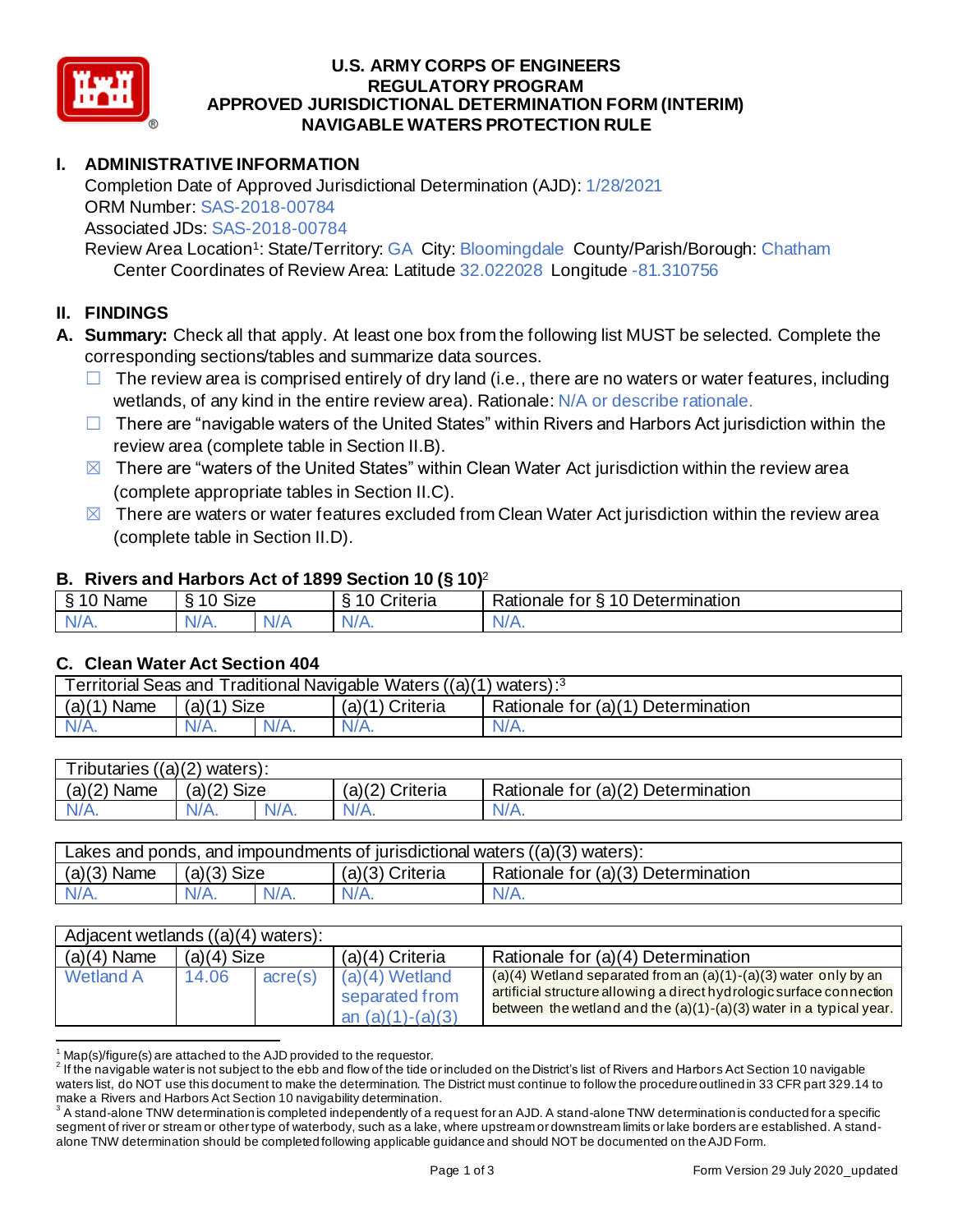

#### **U.S. ARMY CORPS OF ENGINEERS APPROVED JURISDICTIONAL DETERMINATION FORM (INTERIM) NAVIGABLE WATERS PROTECTION RULE REGULATORY PROGRAM**

|               | Adjacent wetlands ((a)(4) waters): |                                                                                                                                                                                           |                                                                                                                      |  |  |  |
|---------------|------------------------------------|-------------------------------------------------------------------------------------------------------------------------------------------------------------------------------------------|----------------------------------------------------------------------------------------------------------------------|--|--|--|
| $(a)(4)$ Name | $(a)(4)$ Size                      | (a)(4) Criteria                                                                                                                                                                           | Rationale for (a)(4) Determination                                                                                   |  |  |  |
|               |                                    | water only by an<br>artificial structure<br>allowing a direct<br>hydrologic<br>surface<br>connection<br>between the<br>wetland and the<br>$(a)(1)-(a)(3)$<br>water, in a typical<br>year. | Wetland connects to a culvert that runs under Hwy 204 and<br>thence to the Ogeechee River, which is an (a)(1) water. |  |  |  |

### **D. Excluded Waters or Features**

|                       | Excluded waters $((b)(1) - (b)(12))$ : <sup>4</sup> |                  |                                    |                                                                                                                                                                                                                                                                                                                                                                                    |  |  |
|-----------------------|-----------------------------------------------------|------------------|------------------------------------|------------------------------------------------------------------------------------------------------------------------------------------------------------------------------------------------------------------------------------------------------------------------------------------------------------------------------------------------------------------------------------|--|--|
| <b>Exclusion Name</b> | <b>Exclusion Size</b>                               |                  | Exclusion <sup>5</sup>             | Rationale for Exclusion Determination                                                                                                                                                                                                                                                                                                                                              |  |  |
| <b>Wetland C</b>      | 0.82                                                | $\text{acre}(s)$ | $(b)(1)$ Non-<br>adjacent wetland. | This feature is not adjacent to any $(a)(1)-(a)(3)$<br>waters as defined by the NWPR. This wetland<br>does not abut any $(a)(1)-(a)(3)$ waters, is not<br>inundated by any $(a)(1)-(a)(3)$ waters, is<br>physically separated from all $(a)(1)-(a)(3)$ waters<br>and does not have a directed hydrologic surface<br>connection to any $(a)(1)-(a)(3)$ waters in a typical<br>year. |  |  |
| <b>Wetland E</b>      | 0.02                                                | acres            | $(b)(1)$ Non-<br>adjacent wetland  | This feature is not adjacent to any $(a)(1)-(a)(3)$<br>waters as defined by the NWPR. This wetland<br>does not abut any $(a)(1)-(a)(3)$ waters, is not<br>inundated by any $(a)(1)-(a)(3)$ waters, is<br>physically separated from all $(a)(1)-(a)(3)$ waters<br>and does not have a directed hydrologic surface<br>connection to any $(a)(1)-(a)(3)$ waters in a typical<br>year. |  |  |
| <b>Wetland F</b>      | 0.09                                                | acres            | $(b)(1)$ Non-<br>adjacent wetland  | This feature is not adjacent to any $(a)(1)-(a)(3)$<br>waters as defined by the NWPR. This wetland<br>does not abut any $(a)(1)-(a)(3)$ waters, is not<br>inundated by any $(a)(1)-(a)(3)$ waters, is<br>physically separated from all $(a)(1)-(a)(3)$ waters<br>and does not have a directed hydrologic surface<br>connection to any $(a)(1)-(a)(3)$ waters in a typical<br>vear. |  |  |
| <b>Borrow Pit D</b>   | 0.76                                                | acres            | $(b)(9)$ Pit<br>excavated in       | This is a borrow pit excavated in uplands. It<br>does not contribute surface water flow to an<br>(a)(1) water in a typical year as it has no outlet                                                                                                                                                                                                                                |  |  |

 $^4$  Some excluded waters, such as (b)(2) and (b)(4), may not be specifically identified on the AJD form unless a requestor specifically asks a Corps district to do so. Corps districts may, in case-by-case instances, choose to identify some or all of these waters within the review area. to do so. Corps districts may, in case-by-case instances, choose to identify some or all of these waters within the review area.<br><sup>5</sup> Because of the broad nature of the (b)(1) exclusion and in an effort to collect dataon sp

 exclusion, four sub-categories of (b)(1) exclusions were administratively created for the purposes of the AJD Form. These four sub -categories are not new exclusions, but are simply administrative distinctions and remain (b)(1) exclusions as defined by the NWPR.